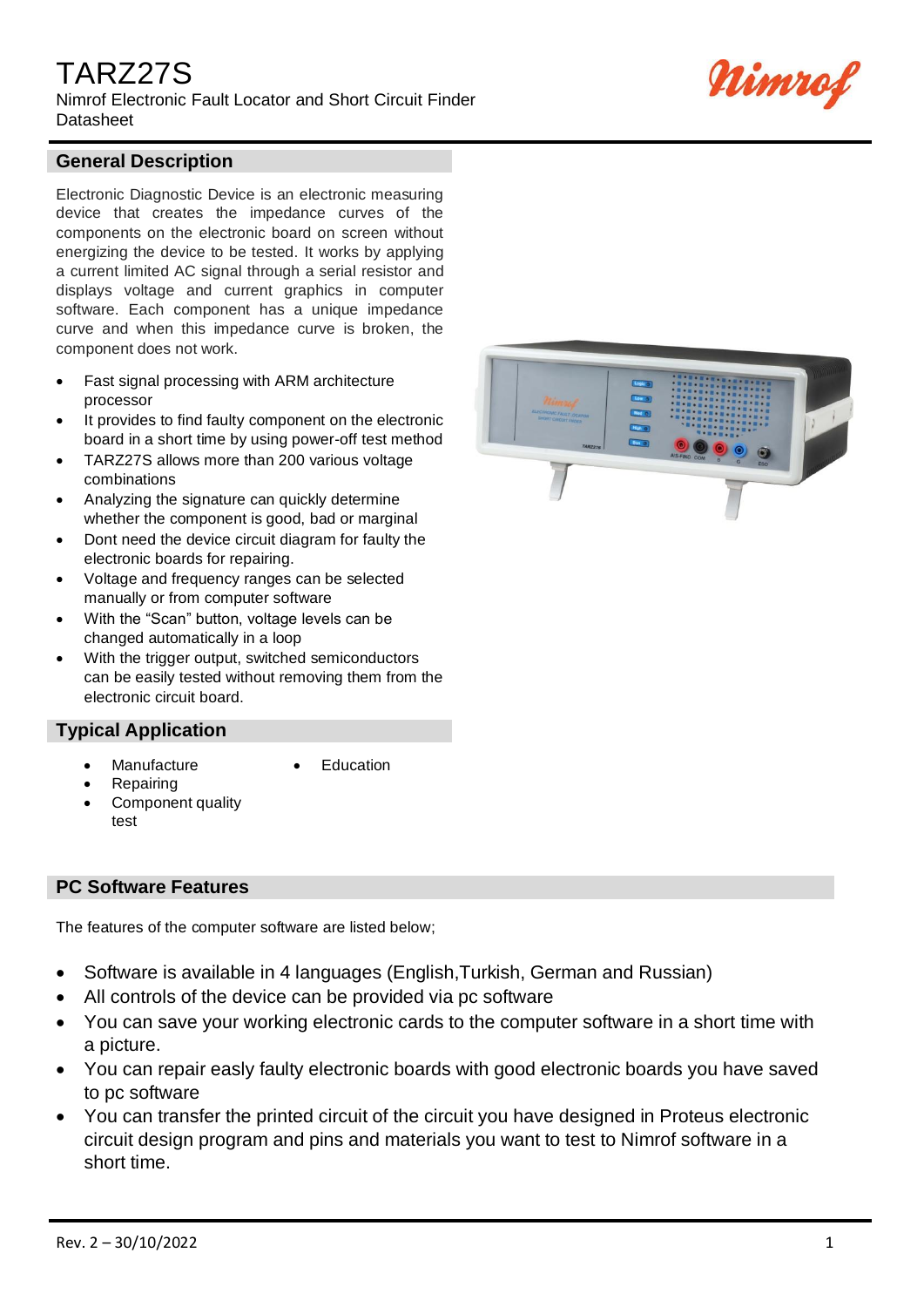## TARZ27S

Nimrof Electronic Fault Locator and Short Circuit Finder **Datasheet** 



### **Technical Specifications**

The technical specifications of the TARZ27S devices are listed in figure 1

| <b>Nominal Ratings</b>        | <b>Units</b> | <b>TARZ27S</b>                                                                          |
|-------------------------------|--------------|-----------------------------------------------------------------------------------------|
| <b>Operating Voltage (AC)</b> | V            | $90 - 264$ VAC                                                                          |
| <b>AC Current</b>             | A            | 1.5A/115VAC 0.9A/230VAC                                                                 |
| <b>Frequency Range</b>        | Hz           | 50-60Hz                                                                                 |
| <b>Device Features</b>        |              | Typ.                                                                                    |
| Voltage Ranges                | V            | 10,15,20,50V                                                                            |
| <b>Frequency Range</b>        | <b>Hz</b>    | 50,70,90,115,155,180,210,260,338,390,447,<br>520,615,781,850,1000,1550,2000,2600,3000Hz |
| Short circuit finder          | -            | Exist                                                                                   |
| <b>Device Control</b>         | -            | <b>PC Software</b>                                                                      |
| <b>PC Connection</b>          |              | <b>USB 2.0</b>                                                                          |
| Scan Mode                     |              | <b>Automatic or Manual</b>                                                              |
| <b>Measurement Channels</b>   |              | A,B,COM and G                                                                           |
| Weight                        | kg           | 3,1kg                                                                                   |
| <b>Device Dimensions</b>      | mm           | 350x288x115mm                                                                           |
| Warranty                      |              | 2 years                                                                                 |

 **Figure 1:** Specifications of the TARZ27S

### **Drawings**